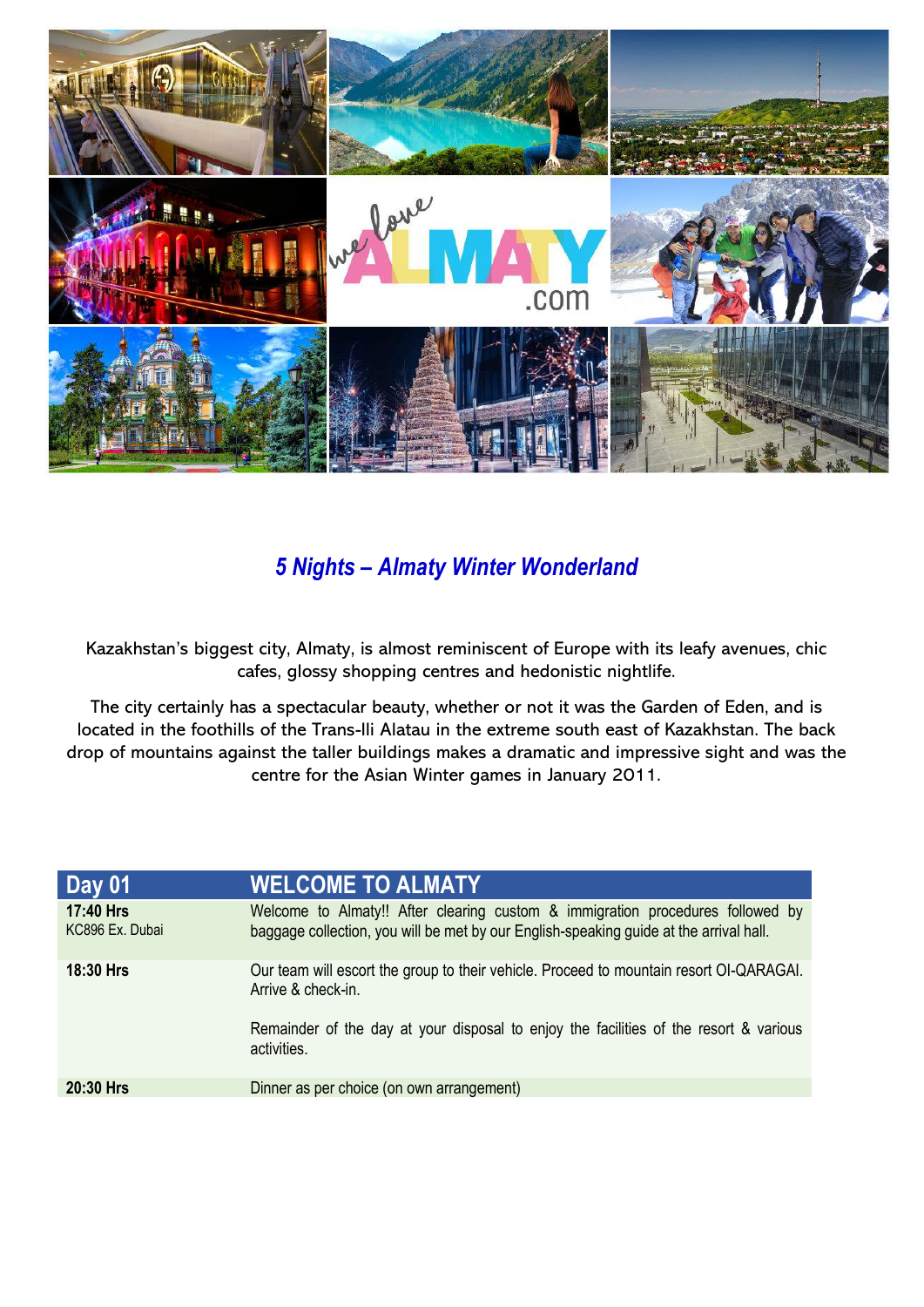| <b>Day 02</b>     | <b>OI-QARAGAI MOUNTAIN RESORT</b>                                             |
|-------------------|-------------------------------------------------------------------------------|
| 07:00 - 10:30 Hrs | Breakfast at the hotel.                                                       |
|                   | The entire day is at your disposal to enjoy various facilities of the resort. |
|                   | Skiing                                                                        |
|                   | Mountain hiking                                                               |
|                   | Horse Riding                                                                  |
|                   | Spa                                                                           |
|                   | Rope Park                                                                     |
|                   | Zip Line                                                                      |
| 20:30 Hrs         | Dinner as per choice (on own arrangement)                                     |
|                   |                                                                               |

| Day 03                                  | <b>ALMATY CITY</b>                                                                                                              |
|-----------------------------------------|---------------------------------------------------------------------------------------------------------------------------------|
| $07:00 - 10:30$ Hrs<br><b>12:30 Hrs</b> | Breakfast at the hotel.<br>Check-out and proceed to Almaty city for check-in to your hotel.<br>Rest of the day at your leisure. |
| 20:30 Hrs                               | Dinner as per choice (on own arrangement)                                                                                       |

| Day 04              | <b>CITY TOUR   SHOPPING</b>                                                                                                                                                                                                                                                                                                                                                                                                                                                                                                                                                                                                                                                                                                                                                                                                                                                                                                                                                                                                                                                                                                                                                    |
|---------------------|--------------------------------------------------------------------------------------------------------------------------------------------------------------------------------------------------------------------------------------------------------------------------------------------------------------------------------------------------------------------------------------------------------------------------------------------------------------------------------------------------------------------------------------------------------------------------------------------------------------------------------------------------------------------------------------------------------------------------------------------------------------------------------------------------------------------------------------------------------------------------------------------------------------------------------------------------------------------------------------------------------------------------------------------------------------------------------------------------------------------------------------------------------------------------------|
| $07:00 - 10:00$ Hrs | Breakfast at the hotel.                                                                                                                                                                                                                                                                                                                                                                                                                                                                                                                                                                                                                                                                                                                                                                                                                                                                                                                                                                                                                                                                                                                                                        |
| 10:00 Hrs           | <b>PANFILOV PARK &amp; ZENKOV CATHEDRAL</b><br>Its Almaty's most popular strolling and picnic places for people of all ages. The Park is<br>named and dedicated to the Panfilov Heroes who were 28 soliders of an Almaty Infantry.<br>Their memories are etched at the fearsome war memorial east of the Zenkov Cathedral<br>which depict soliders from all 15 soviet republics on the map of USSR. The Park is lush<br>green area and it's a good place to sit, rest, relax and see the bustling sights of the city.<br>'ZenkovCathedral', is one of the most beautiful, magnificent and architectural<br>monument of the city of Almaty with the height of 56 meters and is located in the green<br>Panfilov Park of Almaty. A. Zenkov had supervised the construction of this cathedral in<br>the early 19th century and legend goes that it was built without a single nail. But<br>unfortunately, it's not true. Although the design is remarkably unique but it's because of<br>the advanced technological expertise of that time. They used the construction concept of<br>Semi ruche which meant using of reinforced concrete, timber preservation and<br>ventilation. |
| 14:00 Hrs           | Lunch as per choice (on own arrangement)                                                                                                                                                                                                                                                                                                                                                                                                                                                                                                                                                                                                                                                                                                                                                                                                                                                                                                                                                                                                                                                                                                                                       |
| 15:00 Hrs           | <b>SHOPPING TOUR</b><br>Almaty is great for shopping. Your tour guide will take you to visit various modern                                                                                                                                                                                                                                                                                                                                                                                                                                                                                                                                                                                                                                                                                                                                                                                                                                                                                                                                                                                                                                                                    |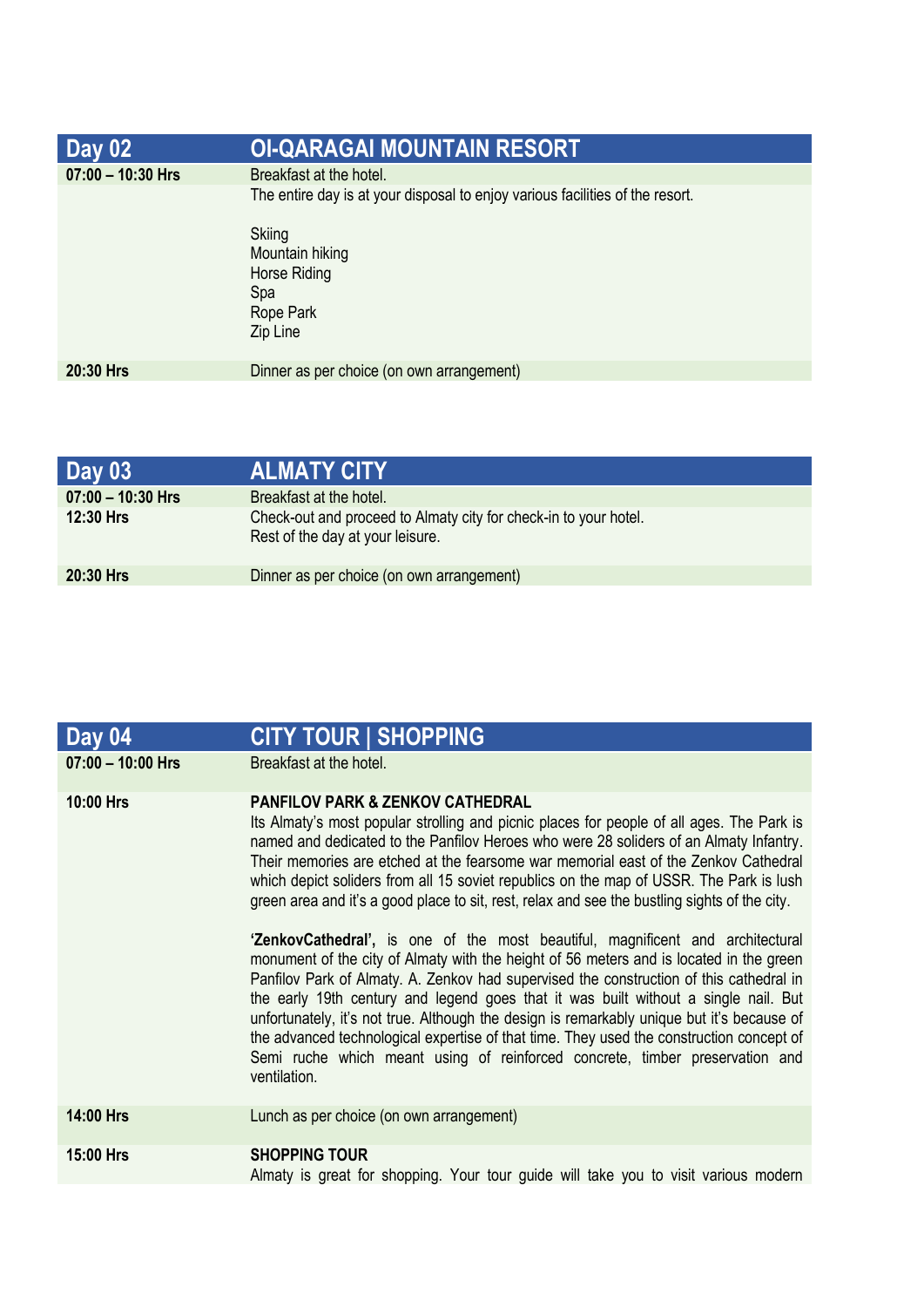shopping malls around the city. Some of the well known malls are Mega Mall, Dostyk Plaza, Villa boutiques, Forum etc.

**20:30 Hrs** Dinner as per choice (on own arrangement)

| <b>Day 05</b>       | <b>SHMBULAK   GREEN BAZAR   RAHAT CHOCOLATE</b>                                                                                                                                                                                                                                                                                                                                                                                                                                                                                                                                                                                                                                                                                                                                                                                                                                                                                                                                                                                                                                                                                                                                                                                                                                                                                                                                                                                                                                                                     |  |  |  |  |
|---------------------|---------------------------------------------------------------------------------------------------------------------------------------------------------------------------------------------------------------------------------------------------------------------------------------------------------------------------------------------------------------------------------------------------------------------------------------------------------------------------------------------------------------------------------------------------------------------------------------------------------------------------------------------------------------------------------------------------------------------------------------------------------------------------------------------------------------------------------------------------------------------------------------------------------------------------------------------------------------------------------------------------------------------------------------------------------------------------------------------------------------------------------------------------------------------------------------------------------------------------------------------------------------------------------------------------------------------------------------------------------------------------------------------------------------------------------------------------------------------------------------------------------------------|--|--|--|--|
| $07:00 - 10:00$ Hrs | Breakfast at the hotel.                                                                                                                                                                                                                                                                                                                                                                                                                                                                                                                                                                                                                                                                                                                                                                                                                                                                                                                                                                                                                                                                                                                                                                                                                                                                                                                                                                                                                                                                                             |  |  |  |  |
| 10:00 Hrs           | <b>VISIT TO SHYMBULAK SKI RESORT</b><br>Proceed on an excursion to the beautiful mountain resort of Shymbulak Ski resort<br>including Gondola tickets to level 3 and services of our English-speaking guide.<br>"Shymbulak Ski Resort" is located in the beautiful Zailiyskiy Alatau mountain at 2260 m<br>above sea level. It is 25 Km from the city centre of Almaty city and has an average<br>temperature of +25C in the summer & -7C in the winter months. The average snowfall is<br>around 1.5M. It is usually very sunny as the average number of sunny days a year can<br>reach 90%. Ski season is normally begins in December and can run into April.<br>The ski slopes are served by Gondola cars from "Medeu" to the base of Shymbulak,<br>2260 m above sea level. This Gondola is the world's third-longest Gondola with a length<br>of 4.5 KM. The Gondola has 114 comfortable cabins for all guests of the resort and has<br>the capacity of 2,000 people per hour. The Ski resort has six lifts that service the<br>mountains. Two combination lifts (Combi1 & Combi2) that have both quad-chairs and 8<br>passenger cabins, two quad-chair lifts. The lift system will take you to Talgar pass where<br>you are 3180 m above sea level. A vertical rise of 920 m. The majestic mountain view<br>with snowy slopes and evergreen Tien Shan are spectacular and must be seen.<br>Located in the resort is a hotel, restaurants, café and coffee shop with a variety of cuisine<br>to suit all taste. |  |  |  |  |
|                     | Time at leisure.                                                                                                                                                                                                                                                                                                                                                                                                                                                                                                                                                                                                                                                                                                                                                                                                                                                                                                                                                                                                                                                                                                                                                                                                                                                                                                                                                                                                                                                                                                    |  |  |  |  |
| 14:00 Hrs           | Lunch as per choice (on own arrangement)                                                                                                                                                                                                                                                                                                                                                                                                                                                                                                                                                                                                                                                                                                                                                                                                                                                                                                                                                                                                                                                                                                                                                                                                                                                                                                                                                                                                                                                                            |  |  |  |  |
| 15:00 Hrs           | <b>GREEN BAZAAR + RAKHAT CHOCOLATE SHOP</b><br>If you are among these, who don't like to go to a mall and prefer the outdoor market<br>among fresh air and belong to the old-school shopping type, then without wasting any<br>time, head straight towards the Zelyony Bazaar located close to the Paniflov Park in<br>Almaty. Also, known as the Green Market, this market is your typical local market where<br>you can purchase everything starting from meat to spices to fruits to even clothes and<br>furniture. The key to shopping here is that you should have a flair for bargaining and you<br>can get everything at a very reasonable rate.<br>You will be delighted to see the colourful atmosphere and the variety of goods available.<br>Right next door is the famous Rakhat Chocolate shop. Rakhat which means pleasure in<br>Kazakh is the oldest manufactures of chocolates dating back to almost 70 years. Around<br>3500 workers work in basically 2 factories, one located in Almaty and one in Shymkent                                                                                                                                                                                                                                                                                                                                                                                                                                                                                      |  |  |  |  |
|                     | city. They also make chocolates for people suffering from diabetes and their low-calorie<br>products like candies, cookies and waffles are a range among the people and tourists.                                                                                                                                                                                                                                                                                                                                                                                                                                                                                                                                                                                                                                                                                                                                                                                                                                                                                                                                                                                                                                                                                                                                                                                                                                                                                                                                   |  |  |  |  |
| Later               | Return to the hotel for relaxation & free time.                                                                                                                                                                                                                                                                                                                                                                                                                                                                                                                                                                                                                                                                                                                                                                                                                                                                                                                                                                                                                                                                                                                                                                                                                                                                                                                                                                                                                                                                     |  |  |  |  |
| 20:00 Hrs           | Dinner as per choice (on own arrangement)                                                                                                                                                                                                                                                                                                                                                                                                                                                                                                                                                                                                                                                                                                                                                                                                                                                                                                                                                                                                                                                                                                                                                                                                                                                                                                                                                                                                                                                                           |  |  |  |  |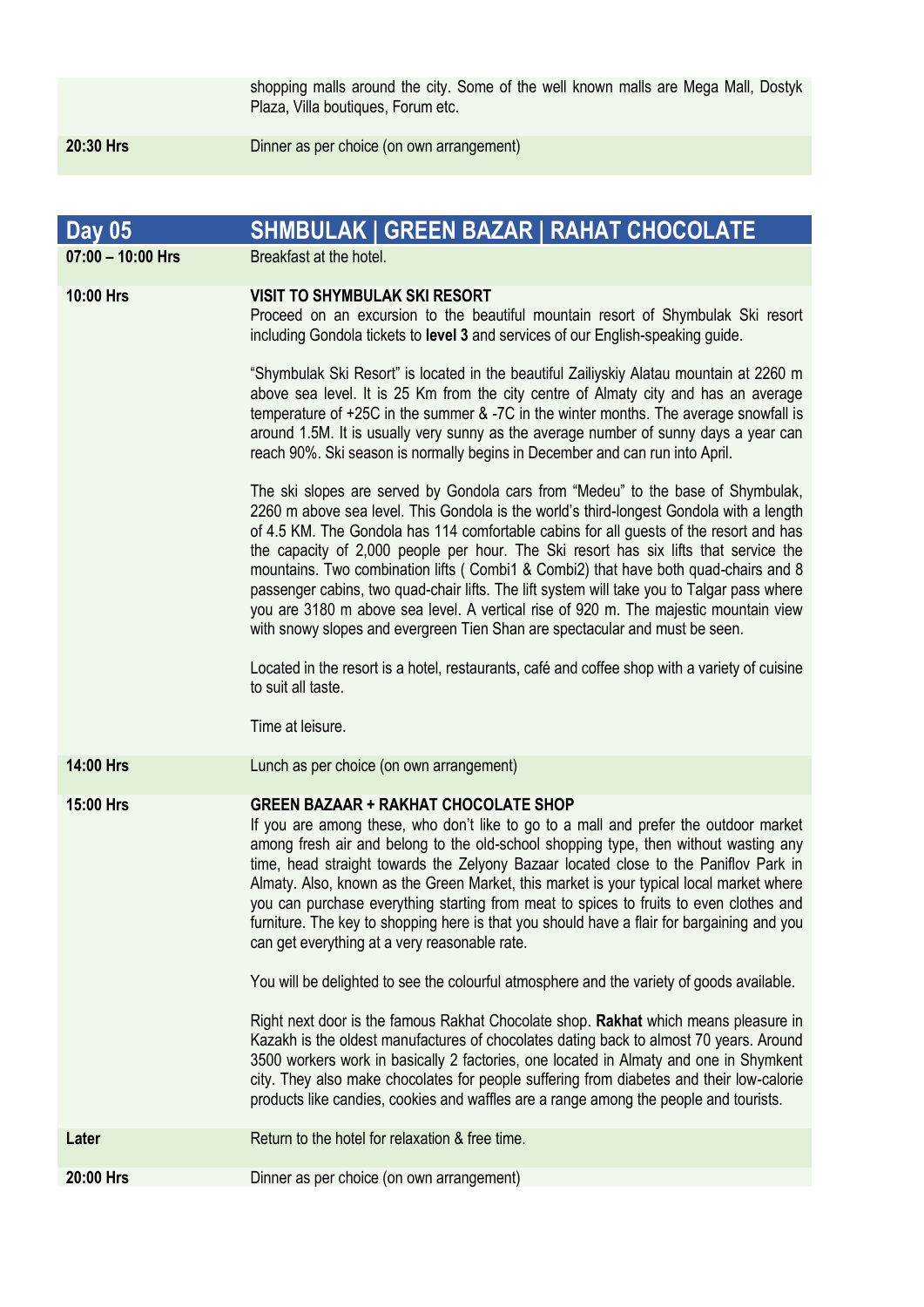#### **Day 06 RETURN HOME 04:30 – 05:00 Hrs** Packed breakfast to go. **05:30 Hrs** KC895 for Dubai It's time to say good-bye to this beautiful city. Our driver will pick you up from the hotel and transfer you to the airport for your flight home or to an onward destination

### \*\* END OF TOUR\*\*

<Please scroll down for commercial proposal>

## COMMERCIAL PROPOSAL in U\$

| <b>5N Almaty Winter</b><br>Wonderland | Ramada | <b>Mercure</b> | <b>Rixos</b> | <b>Ritz Carlton</b> |
|---------------------------------------|--------|----------------|--------------|---------------------|
| <b>Hotel category</b>                 | 4 Star | 4 Star         | 5 Star       | 5 Star              |
| 06 Pax                                | 428    | 464            | 574          | 712                 |
| 08 Pax                                | 408    | 444            | 554          | 692                 |
| 10 Pax                                | 396    | 430            | 540          | 680                 |
| 12 Pax                                | 384    | 420            | 530          | 668                 |
| 14 Pax                                | 376    | 412            | 522          | 660                 |
| 16 Pax                                | 370    | 406            | 516          | 654                 |
| 18 Pax                                | 364    | 400            | 512          | 648                 |

### THE ABOVE QUOTE IS VALID FOR THE FOLLOWING NATIONALS

- 1. India
- 2. Bhutan
- 3. Sri Lanka
- 4. Nepal